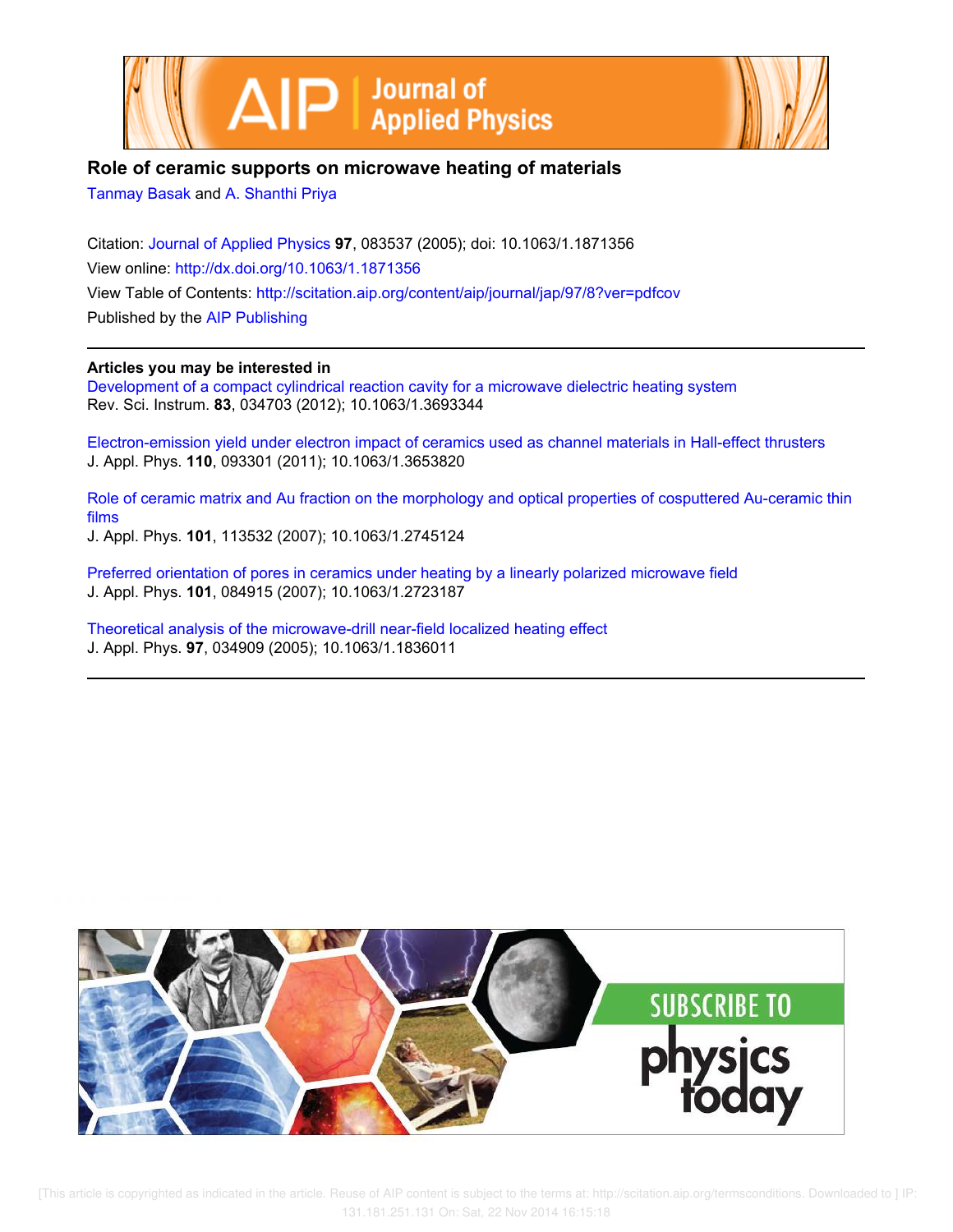# **Role of ceramic supports on microwave heating of materials**

Tanmay Basak<sup>a)</sup> and A. Shanthi Priya

*Department of Chemical Engineering, Indian Institute of Technology, Madras, Chennai 600 036, India*

(Received 1 November 2004; accepted 24 January 2005; published online 8 April 2005)

A detailed analysis has been carried out to study efficient heating due to microwaves for one-dimensional samples placed on ceramic supports  $(Al_2O_3, SiC)$ . The greater effects on microwave heating of samples have been illustrated via average power within a sample versus sample thickness diagram for various cases. The maxima in power, also termed as "resonances," is observed for specific sample thicknesses and the two consecutive maxima in average power are termed as  $R_1$  and  $R_2$  modes. The greater heating effects leading to *hot spots* would occur in water samples during both-sides incidence when the sample is kept on  $Al_2O_3$  support. SiC support may be recommended for water samples due to uniform heating throughout the sample. In contrast, SiC support could cause local hot spots or thermal runaway for oil samples. The localized hot spots are more pronounced for the samples exposed to microwaves on both faces. The choice of support may not be trivial due to the complex dielectric response of sample-support assembly. Current analysis has been illustrated for low- and high-dielectric materials (water and oil) and a representative case study has also been shown for beef samples. Based on such observations, a generalized heating strategy for materials due to uniform plane waves has been derived. © *2005 American Institute of Physics.* [DOI: 10.1063/1.1871356]

# **I. INTRODUCTION**

Electromagnetic radiations in the frequency range from  $300$  MHz to  $300$  GHz are known as microwaves (MWs) and the typical wavelengths of MWs are within a few millimeters to 30 cm. Unique applications of microwave heat processing are baking, cooking, curing, drying, enzyme inactivation, heating, precooking, thawing, tempering, and many more. During MW heating, the material dielectric loss which is a function of frequency of MWs is responsible to convert electric energy into heat. Dielectric response for various materials plays an important role to carry out efficient material processing and a significant amount of earlier research was devoted to understand the physics on microwave-assisted transport and heating characteristics. $1-6$  Maxima in average power or spatial maxima in power occurring for specific sample dimensions lead to greater rates of thermal processing. Some of these nontrivial and counterintuitive heating effects received significant attention based on enhanced thermal processing due to volumetric effects of MW propagation.

A detailed analysis on modeling of microwave heating has been carried out by Ayappa *et al.*<sup>5,6</sup> and their investigations were based on heating of one-dimensional (1D) slabs and two-dimensional (2D) cylinders. They have done detailed theoretical analysis on coupled MW and heat transport for pure and multilayered slabs typically used in the food industry. Ayappa *et al.*<sup>5</sup> analyzed the heating characteristics for multilayered food sandwich and nonuniform or local heating was observed for 1D bread-beef food slabs. The analysis was later extended for 2D samples due to transverse

electromagnetic (TEM) modes on heating and localized nonuniform heating was still observed for samples with specific radii.<sup>6</sup>

The localized or nonuniform heating in samples occur due to volumetric heating effects and considerable further studies were devoted on the analysis of maxima in power or "resonances" due to MW propagation. Ayappa *et al.*<sup>7</sup> Ayappa,<sup>8</sup> and Barringer *et al.*<sup>9</sup> found the maxima in average power occurring only for the fixed sample dimension in 1D slabs and 2D cylinders. They also observed that the heating rates are considerably greater for those sample dimensions and the suitable relationships between the occurrence of resonance and the sample size were established. Microwave heating and transport models were further applied for thawing and heating of multiphase systems in recent investigations $10^{-14}$  and greater rates in material processing were observed due to resonances. All these earlier works on heating and melting were carried out to investigate the heating effects solely due to the materials. Typically, materials are kept with a support in an oven or waveguide, and therefore, the foreign supporting materials may interfere with the heating strategies.

The suitable supports may be recommended as alumina  $(Al<sub>2</sub>O<sub>3</sub>)$  and SiC as they withstand high temperature, which may be the case during MW heating.<sup>15</sup> In addition, ceramic supports also prevent typical food substances from corrosion. Heating characteristics and MW power absorption of ceramic materials show that  $Al_2O_3$  absorbs much less power than SiC, resulting in greater temperature rise in  $SiC<sup>15</sup>$ . The temperature profile within the ceramic materials is uniform due to higher thermal conductivity and these materials may be the perfect choice to be used as a support for various samples. Although  $Al_2O_3$  support allows greater MW power to penetrate through, the coupled dielectric response of the

a)Author to whom correspondence should be addressed; FAX: 91-44-2257-0509; electronic mail: tanmay@iitm.ac.in

 <sup>[</sup>This article is copyrighted as indicated in the article. Reuse of AIP content is subject to the terms at: http://scitation.aip.org/termsconditions. Downloaded to ] IP: 131.181.251.131 On: Sat, 22 Nov 2014 16:15:18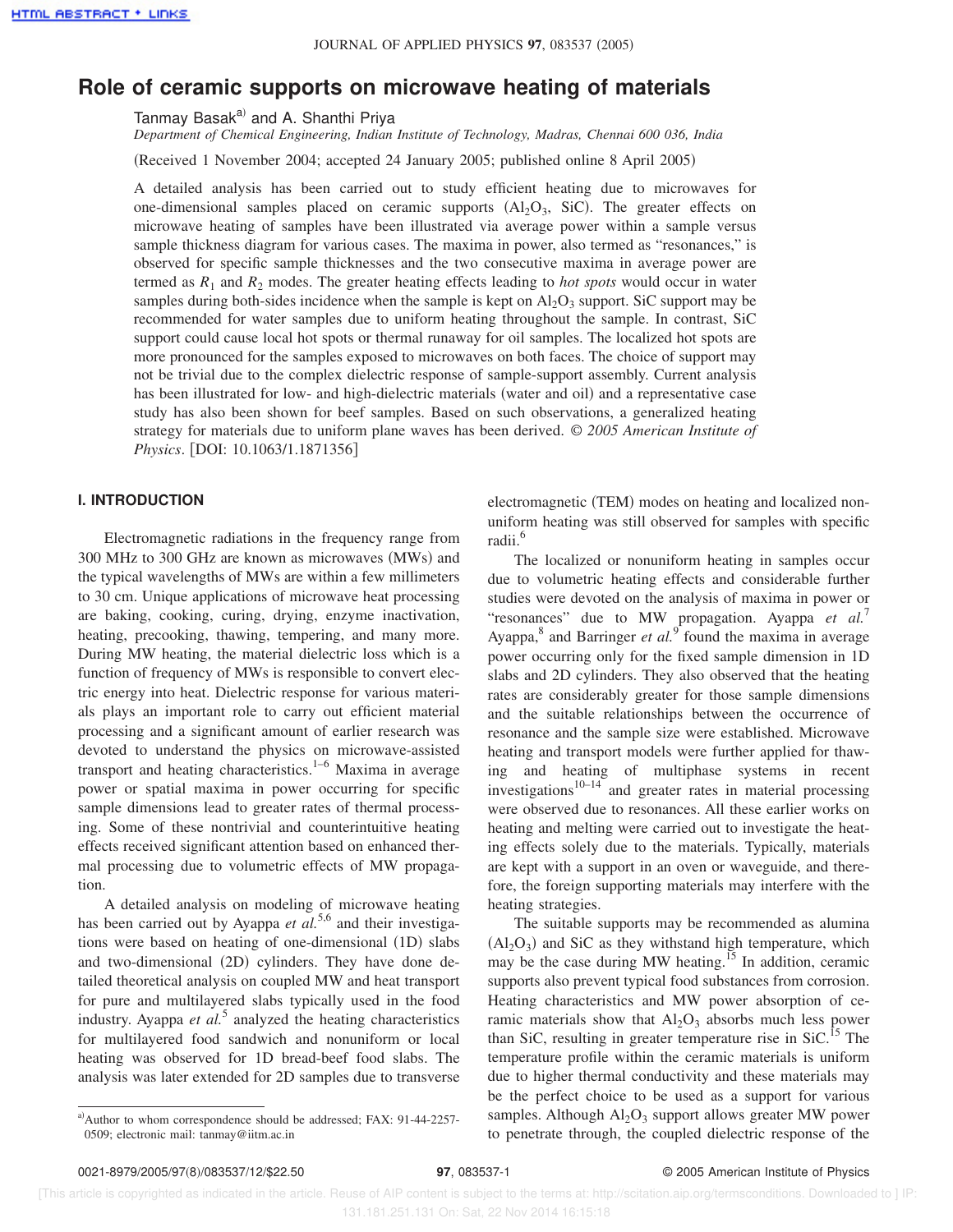sample-support assembly may not be trivial. The suitable choice of the support based on the dielectric properties of the sample would be important to carry out faster and/or uniform thermal material processing.

Current work attempts to analyze the efficient heating strategies in the presence of resonances or maxima in power within the sample. During resonances, a material absorbs greater power and the presence of a support may alter power absorption within a material. The resonating phenomena will be quite cumbersome for a material-ceramic composite and a detailed investigation on resonances for such materialceramic systems has been carried out to achieve efficient heating strategies for material processing. We have analyzed the influence of supports for materials such as water, which is a highly lossy substance, and oil, with low dielectric loss, and these two limits would be useful to determine the heating strategies for other materials.

## **II. MODELING OF MICROWAVE TRANSPORT IN A MULTILAYERED SAMPLE**

#### **A. Electric field and power evaluations**

We assume that the sample thickness is much smaller compared to the lateral dimensions and, hence, onedimensional slab is a reasonable representation for the material-ceramics assembly. A similar modeling assumption can be found in earlier literatures.<sup>5,8,10,13–17</sup> The wave propagation due to uniform electric field *E<sup>x</sup>* , given by Maxwell's equation, is

$$
\frac{d^2E_x}{dz^2} + k^2E_x = 0,
$$
\t(1)

where  $E_x$  lies in the *x*-*y* plane and varies only in the direction of propagation, *z* axis (Fig. 1). In Eq. (1),  $k=(\omega/c)\sqrt{\kappa'+i\kappa''}$ is the propagation constant which depends on the dielectric constant  $\kappa'$  and the dielectric loss  $\kappa''$ ;  $\omega=2\pi f$ , where *f* is the frequency of the electromagnetic wave, and *c* is the velocity of light. In an *n*-multilayered sample the electric field for the *lth* layer obtained from Eq.  $(1)$  is



FIG. 1. Schematic illustration of a multilayered sample exposed to a plane electromagnetic wave.

$$
\frac{d^2E_{x,l}}{dz^2} + k_l^2E_{x,l} = 0,
$$
\t(2)

where  $z_{l-1}$ ≤ $z$ ≤ $z_l$  and  $l=1...n$ . We assume each layer has constant dielectric properties and, hence, the general solution to Eq.  $(2)$  represented as a linear combination of transmitted and reflected waves propagating in opposite directions is

$$
E_{x,1} = E_{t,1}e^{ik_1z} + E_{r,1}e^{-ik_1z}, \quad \text{First layer}
$$
  
\n
$$
E_{x,l} = E_{t,l}e^{ik_lz} + E_{r,l}e^{-ik_lz}, \quad \text{Intermediate layers}
$$
  
\n
$$
l = 2...n - 1
$$
  
\n
$$
E_{x,n} = E_{t,n}e^{ik_nz} + E_{r,n}e^{-ik_nz}, \quad \text{nth layer}, \tag{3}
$$

where  $E_{t,l}$  and  $E_{r,l}$  are the coefficients due to transmission and reflection, respectively. The boundary conditions at the interface are

$$
\frac{E_{x,l-1}}{dz} = \frac{E_{x,l}}{dz} \begin{cases} l = 2...n \\ z = z_1...z_{n-1} \end{cases}
$$
 (4)

Here  $z_1$ ,  $z_2$ … $z_{n-1}$  denote the boundaries between interfaces, as seen in Fig. 1.

The interface conditions [Eqs.  $(4)$ ] and the general solutions [Eqs. (3)] are used to obtain the coefficients  $E_{t,l}$  and  $E_{r,l}$ via solving the set of algebraic equations

$$
E_{t,l}e^{ik_{l}z_{l}} + E_{r,l}e^{-ik_{l}z_{l}} - E_{t,l+1}e^{ik_{l+1}z_{l}} - E_{r,l+1}e^{-ik_{l+1}z_{l}} = 0
$$
  
\n
$$
k_{l}E_{t,l}e^{ik_{l}z_{l}} - k_{l}E_{r,l}e^{-ik_{l}z_{l}} - k_{l+1}E_{t,l+1}e^{ik_{l+1}z_{l}} + k_{l+1}E_{r,l+1}e^{-ik_{l+1}z_{l}} = 0
$$
  
\n
$$
l = 1...n - 1.
$$
\n(5)

As the incident field intensities from the left and right are known, i.e.,  $E_{t,1} = E_L$  and  $E_{r,n} = E_R$ , Eqs. (5) are solved for the remaining 2*n*−2 coefficients using MATLAB. 13,14 For the *l*th layer, the transmitted and reflected waves are

$$
E_{x,l}^r = E_{r,l}e^{-ik_lz} = A_{x,l}^r e^{i\delta_{x,l}^r},
$$
\n(6)

where the corresponding amplitudes are given by

$$
A_{x,l}^{t} = \sqrt{E_{x,l}^{t} E_{x,l}^{t}}^{*},
$$
  
\n
$$
A_{x,l}^{r} = \sqrt{E_{x,l}^{r} E_{x,l}^{r}}^{*},
$$
\n(7)

# $E^t_{x,l} = E_{t,l} e^{ik_l z} = A^t_{x,l} e^{i\delta^t_{x,l}},$

#### and the phase states are given by

 [This article is copyrighted as indicated in the article. Reuse of AIP content is subject to the terms at: http://scitation.aip.org/termsconditions. Downloaded to ] IP: 131.181.251.131 On: Sat, 22 Nov 2014 16:15:18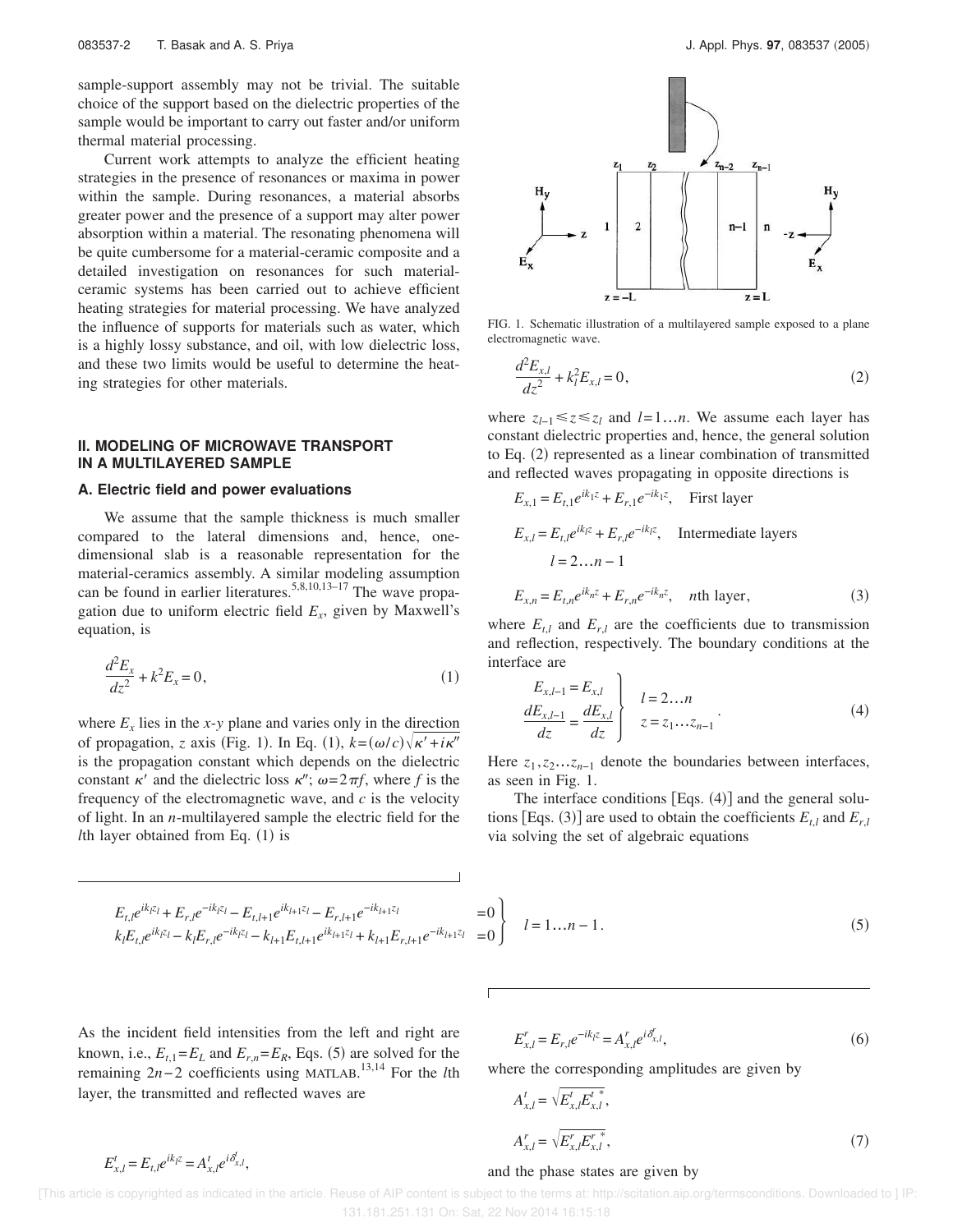$$
\delta_{x,l}^{t} = \tan^{-1} \left[ \frac{\text{Im}(E_{x,l}^{t})}{\text{Re}(E_{x,l}^{t})} \right],
$$
  

$$
\delta_{x,l}^{t} = \tan^{-1} \left[ \frac{\text{Im}(E_{x,l}^{r})}{\text{Re}(E_{x,l}^{r})} \right],
$$
 (8)

where the superscript "\*" in Eq. (7) denotes the complex conjugate. For a stationary wave in the *l*th layer, the amplitude is given by

$$
A_{x,l} = \sqrt{E_{x,l}E_{x,l}^*}
$$
\n<sup>(9)</sup>

and the difference in phase angle is given by

$$
\delta_{x,l} = \delta_{x,l}^t - \delta_{x,l}^r,\tag{10}
$$

where the quantities  $E_{x,l}$  and  $E_{x,l}^*$  that appeared in Eq. (9) are evaluated using Eqs.  $(3)$  and  $(6)$ . At the resonance, the difference in phase angle is zero, i.e.,  $\delta_{x,l} = 0$ .

The absorbed power in the *l*th layer obtained from the Poynting vector theorem is

$$
q_l(z) = \frac{1}{2} \omega \epsilon_0 \kappa'' E_{x,l}(z) E_{x,l}^*(z).
$$
 (11)

The average power obtained by integrating the power across the slab is

$$
\bar{q} = \frac{1}{2L} \int_{-L}^{+L} q_l(z) dz \approx \frac{1}{n} \sum_{i=1}^{n} q_l(z_i). \tag{12}
$$

Here −*L* and *L* denote the left and right faces of the slab, respectively,  $0 \le z_i \le 2L$ , *n* denotes the total number of data set, and  $q_l(z_i)$  denotes the power as a function of  $z_i$  where  $z_i$ may be measured from the left edge of the slab or sample. Note that 2*L* is the thickness of the entire slab consisting of sample and supports. We will denote  $L<sub>s</sub>$  as the thickness of the sample and  $L<sup>3</sup>$  as the total thickness of the support such that  $2L = L_s + L'$ . The average power for a sample of thickness *Ls* is

$$
q_{\rm av} = \frac{1}{n} \sum_{i=1}^{n} q_i(z_i),\tag{13}
$$

where  $0 \le z_i \le L_s$ .

# **B. Modeling of microwave heating and solution strategy**

The energy balance equation due to the microwaveassisted heat source is

$$
\rho c_p \frac{\partial T}{\partial t} = k \frac{\partial^2 T}{\partial z^2} + q(z),\tag{14}
$$

where  $\rho$  is the density,  $c_p$  is the specific heat,  $k$  is the thermal conductivity and the volumetric heat source,  $q(z)$  is defined in a similar manner as in Eq.  $(11)$ . In an *n*-multilayered sample, the energy balance equation for the *l*th layer obtained from Eq.  $(14)$  is

$$
(\rho c_p)_l \frac{\partial T_l}{\partial t} = k_l \frac{\partial^2 T_l}{\partial z^2} + q_l(z), \quad l = 1...n.
$$
 (15)

The boundary conditions are

$$
k_1 \frac{\partial T_1}{\partial z} = h(T_1 - T_\infty), \quad z = z_1 \tag{16}
$$

and

$$
-k_{n-1}\frac{\partial T_{n-1}}{\partial z} = h(T_{n-1} - T_{\infty}), \quad z = z_{n-1}.
$$
 (17)

The interface conditions between ceramic-material are

$$
T_l = T_{l+1}
$$
  
\n
$$
k_l \frac{\partial T_l}{\partial z} = k_{l+1} \frac{\partial T_{l+1}}{\partial z} \left\{ \begin{array}{c} l = 2...n - 2 \\ z = z_2...z_{n-2} \end{array} \right. \tag{18}
$$

The wave propagation equation for a particular medium  $(ceramic/material)$  is given in Eq.  $(2)$ . As microwave power,  $q_l(z)$  is a function of electric field as seen in Eq. (11) and, hence, a functional representation of the electric field is necessary to solve the energy balance equation [Eq.  $(15)$ ]. The evaluation of the functional form of the electric field may be difficult for a multilayered sample, and we are unaware of such a solution till date. Alternatively, the energy balance and wave equations [Eqs.  $(2)$  and  $(15)$ ] are solved numerically as discussed next.

Using the dimensionless variables,

$$
u=\frac{E_x}{E_0}
$$

and

$$
\frac{d}{dz'} \equiv 2L \frac{d}{dz}
$$

,

Eq.  $(1)$  reduces to

$$
\frac{d^2u}{dz'^2} + \gamma^2 u = 0,\tag{19}
$$

where *u* is the electric-field intensity,  $\gamma = (2L\omega/c)\sqrt{\kappa' + i\kappa''}$  is the propagation constant, and 2*L* is the thickness of the slab. Substituting the complex field variable  $u=v+iw$  into Eq.  $(19)$  and equating the real and imaginary components, we get

$$
\frac{d^2v}{dz'^2} + \chi_1 v - \chi_2 w = 0
$$
 (20)

and

$$
\frac{d^2w}{dz'^2} + \chi_2 v + \chi_1 w = 0,
$$
\n(21)

with  $\chi_1 = (4L^2\omega^2/c^2)\kappa'$  and  $\chi_2 = (4L^2\omega^2/c^2)\kappa''$ . The boundary conditions for the real and imaginary components are<sup>5</sup>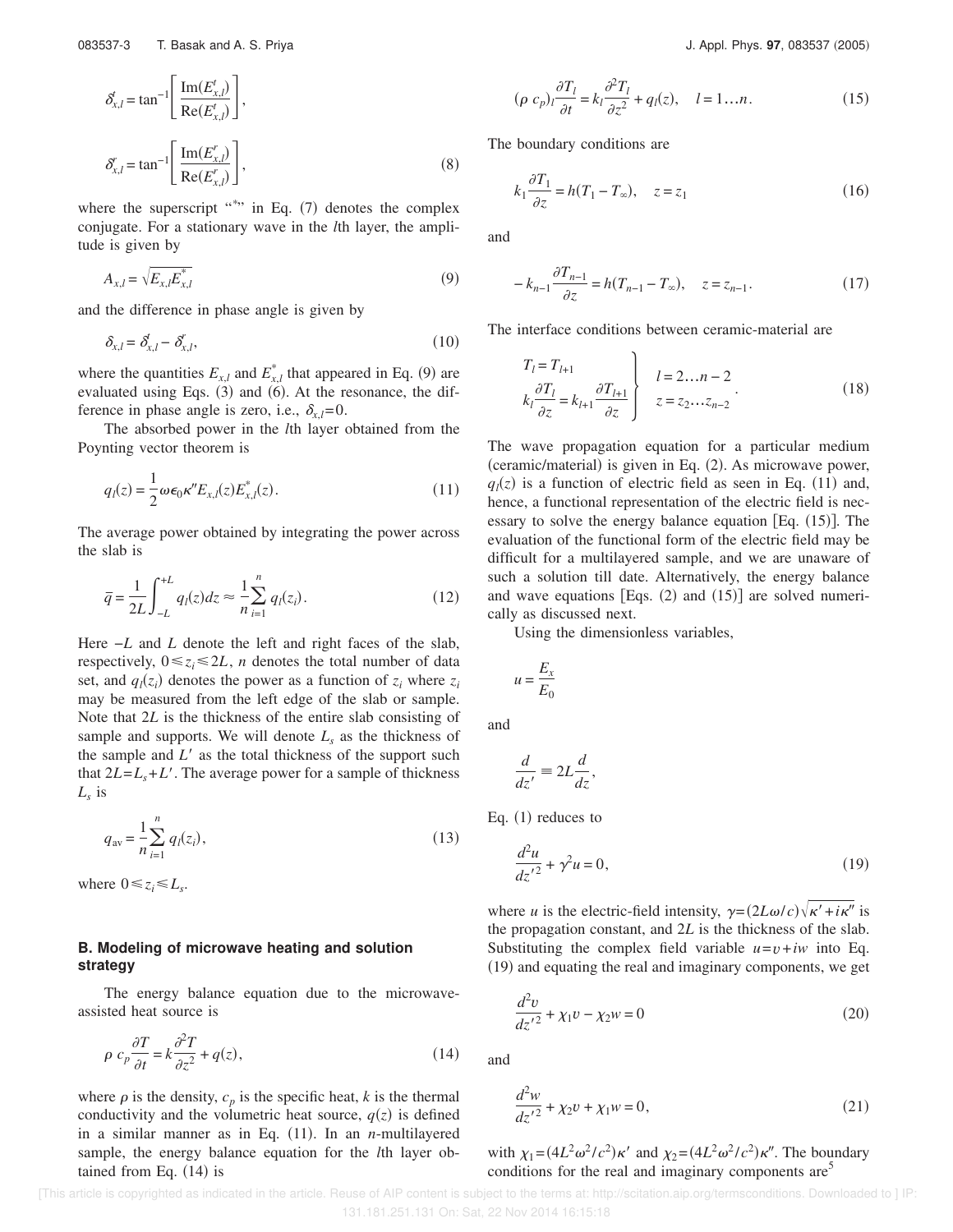TABLE I. The thermal and dielectric properties are given for water, oil, raw beef,  $A1_2O_3$ , and SiC (Refs.  $5,13,15$ .

| Material property                                               | Water | Oil   | Raw beef | $Al_2O_3$ | <b>SiC</b> |
|-----------------------------------------------------------------|-------|-------|----------|-----------|------------|
| Heat capacity, $C_p$ (J kg <sup>-1</sup> °K <sup>-1</sup> )     | 4190  | 2000  | 2510     | 1046      | 3300       |
| Thermal conductivity, $k$ (W m <sup>-1</sup> °K <sup>-1</sup> ) | 0.609 | 0.168 | 0.491    | 26        | 40         |
| Density, $\rho$ (kg m <sup>-3</sup> )                           | 1000  | 900   | 1070     | 3750      | 3100       |
| Dielectric constant (2450 MHz), $\kappa'$                       | 78.1  | 2.8   | 43       | 10.8      | 26.66      |
| Dielectric loss (2450 MHz), $\kappa$ "                          | 10.44 | 0.15  | 15       | 0.1566    | 27.99      |

$$
\begin{cases}\n\frac{dv}{dz'} - \frac{2\omega L}{c}w = \frac{4\omega L}{c}\sin\left(\frac{\omega L}{c}\right) \\
\frac{dw}{dz'} + \frac{2\omega L}{c}v = \frac{4\omega L}{c}\cos\left(\frac{\omega L}{c}\right)\n\end{cases}
$$
 at  $z' = 0$  (22)

and

$$
\begin{cases}\n\frac{dv}{dz'} + \frac{2\omega L}{c}w = -\frac{E_R}{E_L} \frac{4\omega L}{c} \sin\left(\frac{\omega L}{c}\right) \\
\frac{dw}{dz'} - \frac{2\omega L}{c}v = -\frac{E_R}{E_L} \frac{4\omega L}{c} \cos\left(\frac{\omega L}{c}\right)\n\end{cases}
$$
 at  $z' = 1$ . (23)

The dimensionless form of the energy balance equation in the presence of microwave, Eq.  $(14)$  is

$$
(\overline{\rho} c_p)_l \frac{\partial \theta_l}{\partial \tau} = \overline{k}_l \frac{\partial^2 \theta_l}{\partial z^2} + Q_l(z'),\tag{24}
$$

where

$$
\theta_l = \frac{T_l - T_{\infty}}{T_0}, \quad (\overline{\rho} \overline{c_p})_l = \frac{(\rho \overline{c_p})_l}{\rho_0 c_{p_0}},
$$

and

$$
\overline{k}_l = \frac{k_l}{k_0}.
$$

Here  $T_0$  denotes the initial temperature of the sample. The expression for the microwave power term in Eq.  $(24)$  is

$$
Q_l(z') = \frac{2L^2 \omega \epsilon_0 \kappa'' E_0^2}{k_0 T_0} (v^2 + w^2).
$$
 (25)

The boundary conditions in dimensionless form, Eqs.  $(16)$ and  $(17)$ , are

$$
\frac{\partial \theta_1}{\partial z'} - Bi_1(\theta_1) = 0, \quad z' = 0 \tag{26}
$$

and

$$
\frac{\partial \theta_{n-1}}{\partial z'} + Bi_{n-1}(\theta_{n-1}) = 0, \quad z' = 1.
$$
 (27)

The initial condition used in the analysis is

$$
\theta(\tau = 0) = \frac{T_0 - T_\infty}{T_0}, \quad \text{for } 0 \le z' \le 1.
$$
\n(28)

The energy balance equation and the electric-field equations with the appropriate boundary conditions are solved using Galerkin finite element method. The interface conditions for the energy balance and electric-field equations due

to multiple phases are automatically satisfied via an interface element common to two phases. At the interface node, the field variable and fluxes are continuous as discussed by Reddy<sup>18</sup> and Ayappa *et al.*<sup>5</sup> To discretize the time domain, the Crank–Nicholson method is used, and the nonlinear residual equations are solved using a Newton–Raphson method.5,10,13

For all computations, the dielectric and thermal properties are obtained from Table I. Note that dielectric properties correspond to a MW frequency of 2450 MHz. In all cases, the sample is exposed to the MW radiation of intensity 3 W cm−2 and heat transfer coefficient at the outer faces is maintained at 2 W m<sup>-2</sup> K<sup>-1</sup>. The temperature of the sample and the support is 300 K at *t*=0 s. Analysis will be carried out for MWs incident on one face and on both faces.

### **III. RESULTS AND DISCUSSION**

# **A. Average power absorption: Materials versus supports**

We have carried out detailed analysis on microwave power and temperature distributions for water (high dielectric loss), oil (low dielectric loss), and raw beef. We will illustrate the influence of ceramic supports such as  $Al_2O_3$  and SiC on MW power and thermal characteristics for various substances in the presence of resonances.

The resonances can be best illustrated by maxima in average power versus sample thickness diagram. We will carry out our case studies for resonances to illustrate the influence of ceramic supports. The significant resonances occur at two consecutive  $R_1$  and  $R_2$  modes and the average power at  $R_1$ mode is generally greater than that at  $R_2$  mode.

Figure 2 illustrates the average power distributions with ceramic supports and without any support when the samples are incident on one face only. During one-side incidence, the average power for a sample without any support exhibits maxima at  $L_s = 0.5\lambda_m$  and  $\lambda_m$  during  $R_1$  and  $R_2$  modes, respectively. Note that the wavelengths  $(\lambda_m)$  for the water, oil, and raw beef samples are 1.38, 7.3, and 1.84 cm, respectively.

The efficient heating due to MWs may be either at  $R_1$  or  $R<sub>2</sub>$  mode and the occurrence of the maxima corresponding to a sample thickness is dependent on the support for various materials (as seen in Fig. 2). Note that the circles indicate  $R_1$ mode and the boxes indicate  $R_2$  mode in Fig. 2. We have assumed a thickness of the support being 0.2 cm for all test cases. Note that  $Al_2O_3$  is a transparent medium and SiC absorbs MWs significantly.<sup>15</sup> Therefore, we assumed a smaller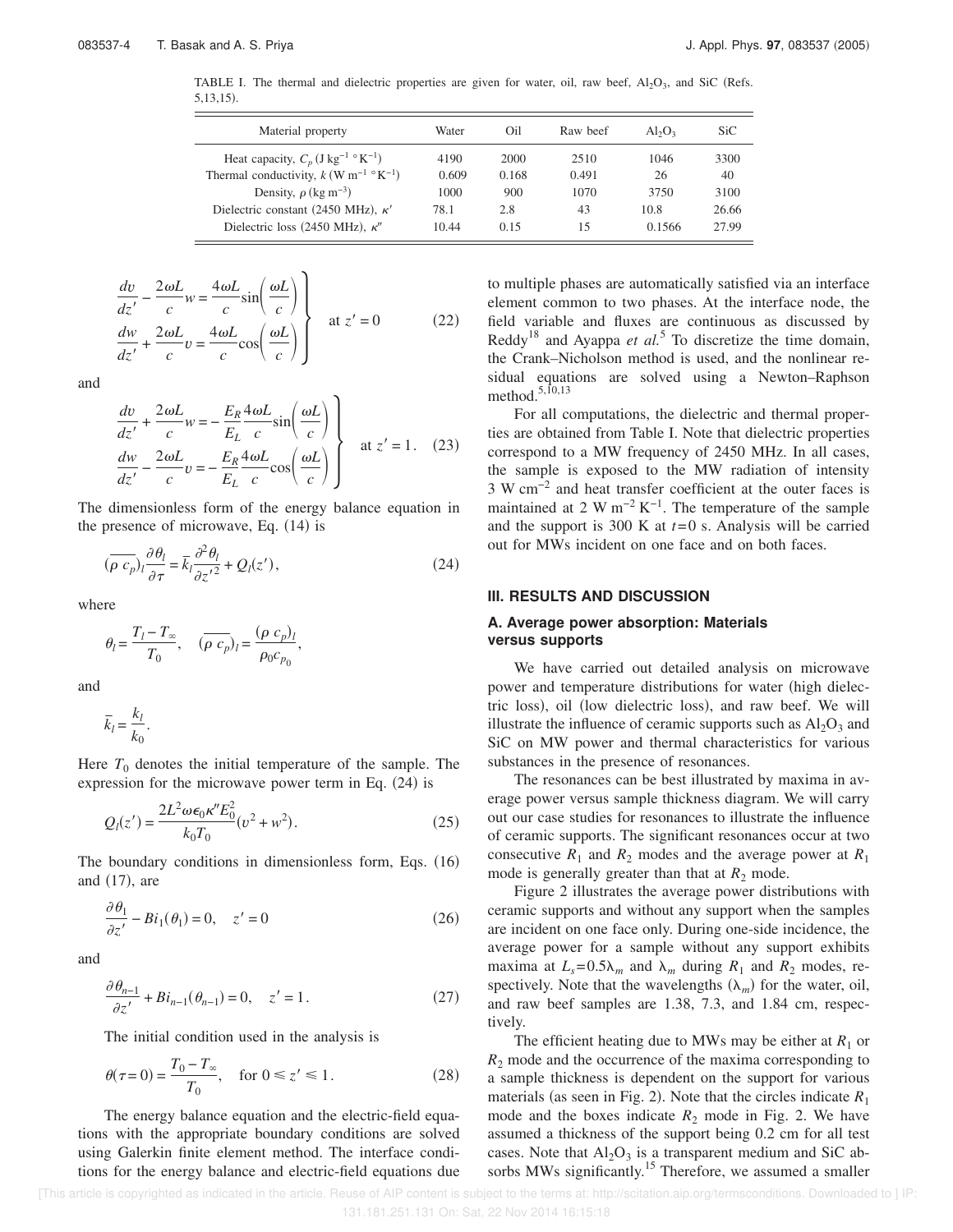

FIG. 2. Average power  $(q_{av}$ , W cm<sup>-3</sup>) vs sample thickness  $(L_s$ , cm) for (a) water, (b) oil, and (c) raw beef samples exposed to microwaves on one face. The filled circle denotes  $R_1$  mode and the filled rectangle denotes  $R_2$  mode of resonances.

thickness of the support and the influence of various thicknesses of the support on microwave heating of materials may not be important for current work. The average power versus sample thickness diagram for water indicates that the occurrence of  $R_1$  and  $R_2$  modes corresponding to specific sample thicknesses is almost unaffected by the presence of supports except that the less MW power deposition occurs within a sample with SiC supports [Fig. 2(a)]. It is interesting to note that the smaller average power versus sample thicknesses is observed with SiC support. A detailed investigation on the suitability of supports will be analyzed later to address the thermal runaway and efficient heating for various materials.

The average power versus sample thickness diagram for oil [Fig. 2(b)] indicates that the occurrence of  $R_1$  and  $R_2$ modes corresponding to specific sample thicknesses is significantly influenced by the presence of supports and the sample thicknesses corresponding to  $R_1$  and  $R_2$  modes are shifted, which are in contrast with the water samples. It is interesting to note that both the resonances  $(R_1, R_2)$  occur at smaller thickness with supports for oil samples. In addition, we observe that the oil samples with smaller thickness can absorb greater power with SiC supports as seen in Fig.  $2(b)$ . Figure  $2(c)$  illustrates the average power distributions for raw beef and it is observed that similar to water, the occurrence of resonances is almost unaffected by the presence of supports and also a less MW power deposition is observed due to SiC support at the unexposed end.

Figure 3 illustrates the average power versus sample thickness for the samples with both-sides incidence. The av-



FIG. 3. Average power  $(q_{av}$ , W cm<sup>-3</sup>) vs sample thickness  $(L_s, cm)$  for (a) water, (b) oil, and (c) raw beef samples exposed to microwaves on both faces.

erage power distributions are qualitatively similar to one-side incidence cases, as seen in Fig. 2. For both-sides incidence, the sample thicknesses corresponding to resonances for all cases are greater than that due to one-side incidence. In addition, for oil samples, the resonances occur at much smaller thicknesses with SiC supports, as seen in Fig.  $3(b)$ .

The efficient use of supports depends on factors such as faster thermal processing, controlled or uniform thermal processing, selective heating, and many others. The interesting features as seen in Figs. 2 and 3 for various cases thus provide a stimulus for determining the role of the support on efficient heating due to MWs. The detailed analysis on MW power characteristics and electric-field distribution at various resonance modes would be useful to understand the interference of waves and the critical role of the specific ceramic support.

# **B. Microwave power and temperature distributions for water samples**

Figure 4 illustrates the amplitude, power, and temperature distributions for the water sample during  $R_1$  mode due to one-side incidence. For all the cases with and without supports, we study the MW power and field distribution for a fixed sample thickness  $(L<sub>s</sub>=0.69$  cm) as the occurrence of the  $R_1$  mode corresponds to the same sample thickness, as seen in Fig.  $2(a)$ . As seen in Fig. 4, for all cases, the amplitude of the transmitted wave is a decreasing function of the distance, whereas the amplitude of the reflected wave is an increasing function of the distance within the sample. It is

 [This article is copyrighted as indicated in the article. Reuse of AIP content is subject to the terms at: http://scitation.aip.org/termsconditions. Downloaded to ] IP: 131.181.251.131 On: Sat, 22 Nov 2014 16:15:18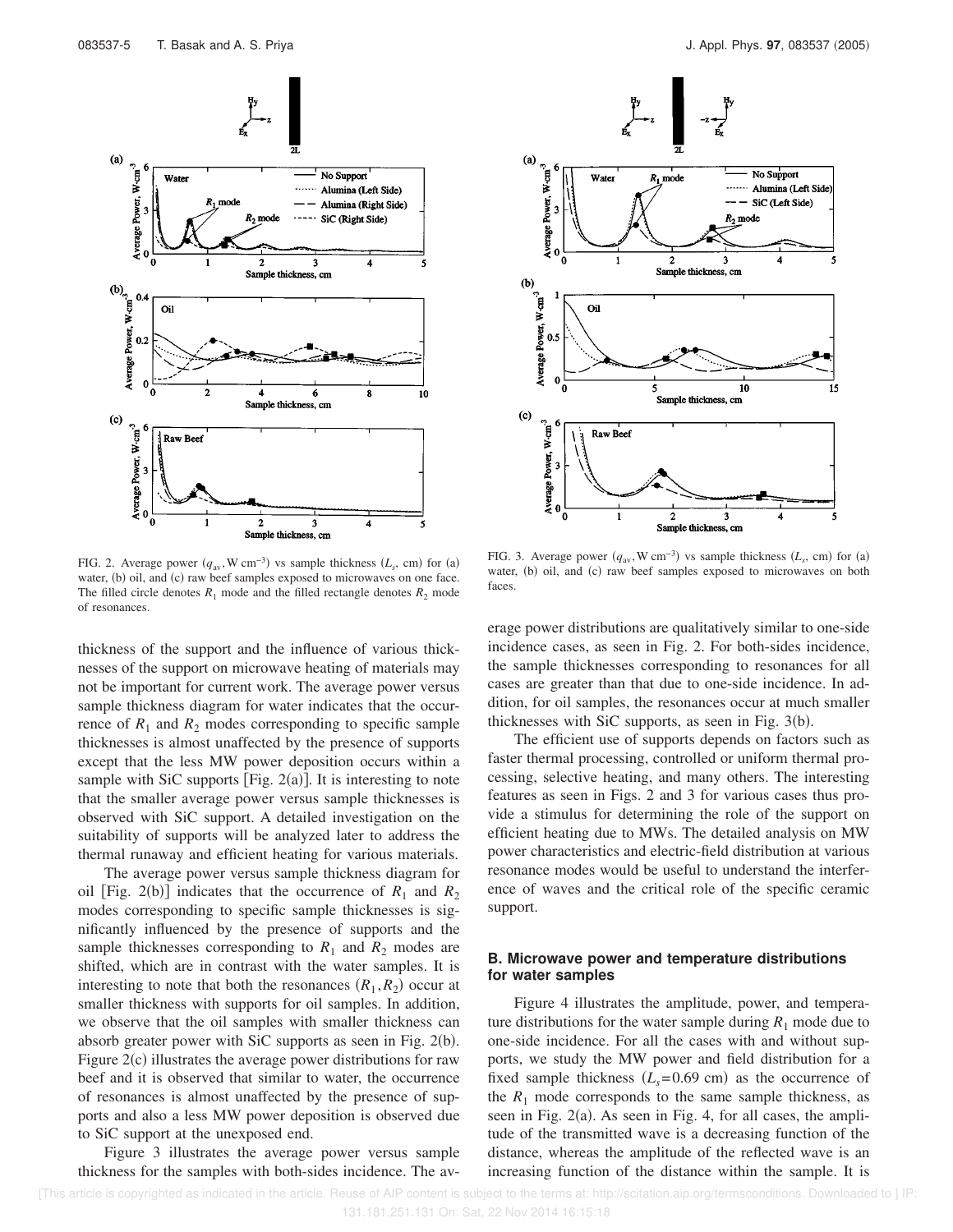

FIG. 4. Amplitudes of electric field  $(A_{x,l}, A_{x,l}^t, A_{x,l}^r)$ , power distributions, and temperature profiles for water samples exposed to microwaves from the left face during  $R_1$  mode. The ceramic support thickness  $=0.2$  cm,  $-$  –, transmitted wave; ..., reflected wave; —, stationary wave. The shaded regime denotes the ceramic support. The inset shows phase difference  $(\delta_{x,l})$ vs *z*.

interesting to note that there is a significant jump in the amplitudes of the transmitted wave and reflected waves within  $Al_2O_3$  supports. The amplitude of the reflected wave is smaller than that of the transmitted wave, signifying smaller standing waves being formed within the support. In addition, due to the smaller dielectric loss of the  $Al_2O_3$  support, the MW power absorption is quite small within the sample. Therefore,  $Al_2O_3$  supports can be efficiently used due to the less power consumption.

The role of SiC support may be illustrated with a fact that more transmission and reflection within the support may decrease the amplitudes of traveling waves within the sample. Therefore, SiC support is preferred to be kept at the unexposed face of the sample. As seen in insets, the difference in phase angles versus distance within the slabs illustrates the strength of stationary waves and zero phase difference signifies the constructive interference, which is also termed as resonances. The resonances or maxima in power occur on both faces of the sample except the samples with SiC support, which correspond to a smaller power deposition at the unexposed end attached with SiC. The power absorption versus distance plot justifies that the average power absorbed by the sample is almost unaffected by the presence of  $Al_2O_3$ , whereas the SiC layer absorbs greater power resulting in less microwave power absorption within a material. Note that the average power absorption within a sample with  $Al_2O_3$  support at the right face is around 2.07 W cm<sup>-3</sup>, whereas the average power is only 0.80 W cm<sup>−3</sup> for samples with SiC supports.

The temperature distributions within the samples are illustrated by spatial temperature versus sample thickness diagram, as seen in Fig. 4. Here the temperatures are shown at 20, 60, and 80 s. During 80 s, the temperature varies within 340–348 K for the samples without support, and the temperature is within 324–342 K for samples with  $Al_2O_3$  support at left/right side. Note that the location of the  $Al_2O_3$ support either at the left or right side does not influence much the heating rate, as seen in Fig. 4, however, greater average power is observed for the samples with  $Al_2O_3$  support at the left side. The heating rate of the sample is uniform with SiC supports due to lower power deposition throughout the sample, as seen in Fig. 4, and the temperature varies within 318–320 K. Although the temperature variation is smaller, SiC support could be useful to avoid *hot spots* for highly lossy substances like water. We have also carried out studies for  $R_2$  mode (figures are not shown) and, similar to  $R_1$  mode, the heating rate of the sample is uniform with SiC supports due to lower power deposition throughout the sample.

Figure 5 illustrates the amplitude, power, and temperature distributions for the water sample during  $R_1$  mode due to both-sides incidence. As the samples are exposed on both faces, the transmitted and reflected waves are symmetric with each other within the sample, signifying more standing waves being formed. This leads to more power absorption in the sample than the one-side incidence case. The spatial distributions of the amplitude of traveling waves within the supports are qualitatively similar to that of the one-side inci-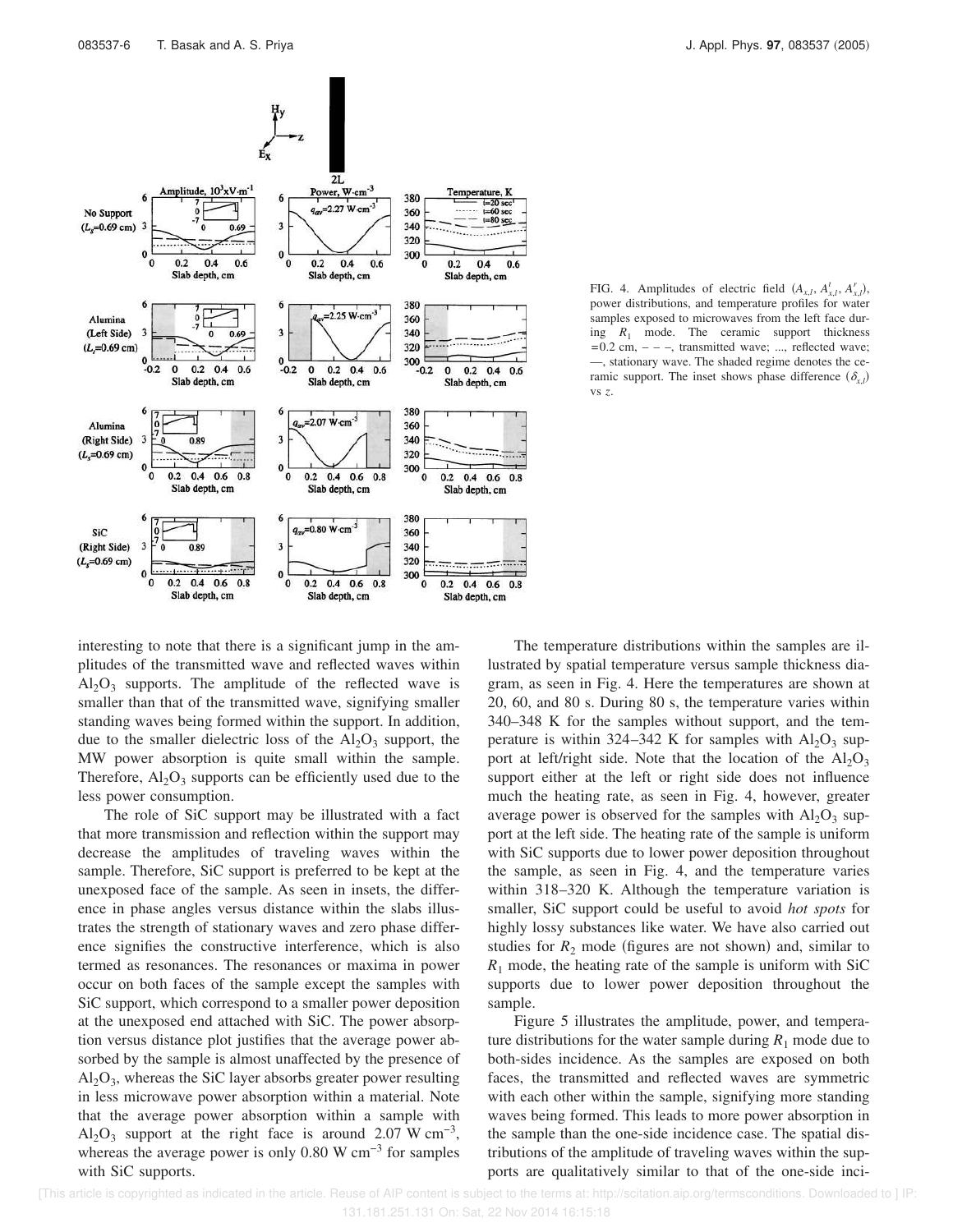

FIG. 5. Amplitudes of electric field  $(A_{x,l}, A_{x,l}^t, A_{x,l}^r)$ , power distributions, and temperature profiles for water samples exposed to microwaves on both faces during *R*<sup>1</sup> mode. The ceramic support thickness  $=0.2$  cm.  $-$  –, transmitted wave; ..., reflected wave; —, stationary wave. The shaded regime denotes the ceramic support. The inset shows phase difference  $(\delta_{x,l})$ vs *z*.

dence case as seen in Fig. 4 and three maxima in spatial power occurs within the samples, as seen in Fig. 5. Similar to one-side incidences, the average power absorption is almost unaffected by the presence of  $Al_2O_3$  and lower power depositions are observed within samples with SiC supports as SiC absorbs a significant amount of power, as seen in Fig. 5. Note that the average power absorption within a sample with  $\text{Al}_2\text{O}_3$  support is around 3.97 W cm<sup>-3</sup>, whereas the average power is only 1.70 W cm−3 for the samples with SiC supports. During 80 s, the temperature varies within 351–386 K for the samples with  $\text{Al}_2\text{O}_3$  support, whereas the variation is within 341–355 K in samples with SiC supports.

As MWs are incident on both sides and the  $Al_2O_3$  support does not absorb much power, the temperature rise on the left face is small and the heating rates on the other face are larger. Consequently, a high temperature leading to a runaway heating effect would occur at the other face which is not attached to the  $Al_2O_3$  support. In contrast, the SiC support may act as a heat source due to greater power absorption. Therefore, the uniform and lower temperature distribution is observed within the sample as the less MW energy would penetrate through the sample. During  $R_2$  mode, we found more power peaks with smaller magnitudes within the samples, and spatial power distributions are much smaller for samples with SiC supports (figures are not shown).

Figure 6 illustrates the distribution of average temperature versus time for water samples with various cases. Note that the slope of the average temperature versus time denotes the heating rate and the heating rate is directly proportional to the MW power absorption as the heat loss to the ambiance is very small. Figure  $6(a)$  illustrates the average temperature distributions for one-side incidence cases during  $R_1$  and  $R_2$ modes. During  $R_1$  mode, the heating rate without support is greater than that with supports.  $Al_2O_3$  supports reduce the rate by a small amount and the heating rate is much smaller

with SiC supports. During 80 s, the average temperature without support is 343 K, whereas the average temperature with  $Al_2O_3$  support is around 334 K (for both left and right supports). In contrast, the average temperature with SiC support is around 318 K only. The heating rate during  $R_2$  mode is not much influenced by the  $\text{Al}_2\text{O}_3$  supports, and the SiC support reduces the rate by a smaller amount. During 80 s, the average temperature without support is 320 K and that with SiC support is 311 K. The temperature distributions during both-sides incidence case as seen in Fig.  $6(b)$  are qualitatively similar to one-side incidence cases. Similar to one-side incidence cases, SiC supports reduce the heating rate significantly.

### **C. Microwave power and temperature distributions for oil samples**

Figure 7 illustrates the amplitude, power, and temperature distributions for oil samples during  $R_1$  mode for oneside incidence. The maxima in average power during  $R_1$  and *R*<sup>2</sup> modes for oil samples do not occur at an identical sample thickness as seen in Fig.  $2(b)$  and we will illustrate the MW power, fields, and temperature distributions for a fixed resonance mode with various sample thicknesses, as seen in Fig. 7. It is interesting to note that the amplitude of the reflected wave is more within the sample when the  $Al_2O_3$  support is placed at the right side than that with the support placed at the left side. This signifies more standing waves being formed in the sample, resulting in greater power absorption. In addition, the larger sample thickness can be processed for samples with the  $Al_2O_3$  support at the right side. We also observe that the oil samples with SiC supports with smaller thickness  $(L<sub>s</sub>=2.25$  cm) absorb greater power, especially near the regime attached with the support. Note that the average power absorption within a sample without a support is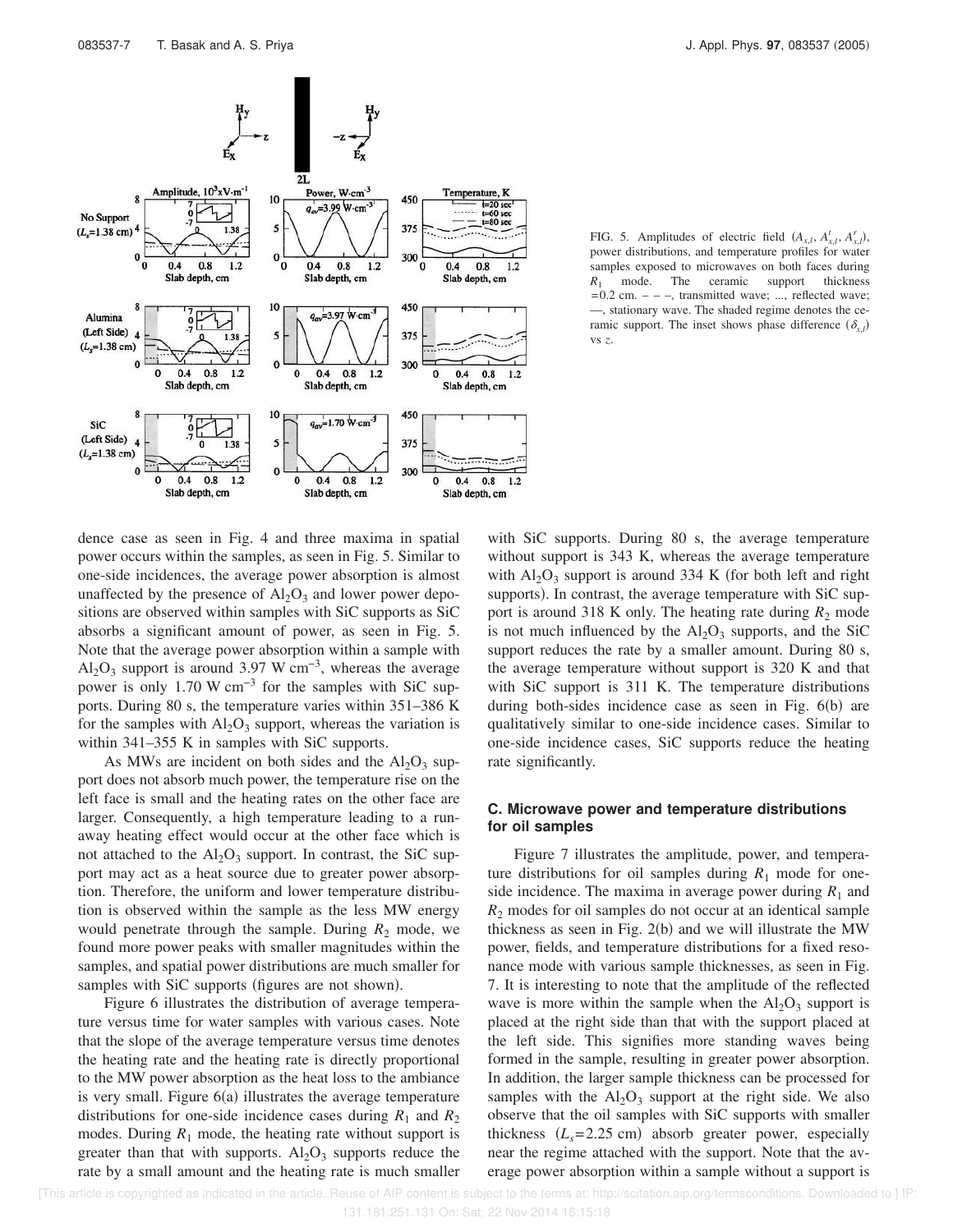

FIG. 6. Average temperature  $(K)$  vs sample thickness  $(cm)$  for water samples exposed to microwaves on  $(a)$ one face and (b) both faces during  $R_1$  and  $R_2$  modes.

around 0.14 W cm−3, whereas the average power is around 0.15 W cm<sup>-3</sup> for samples with  $\text{Al}_2\text{O}_3$  support at the right side and that with SiC support is  $0.20 \text{ W cm}^{-3}$ .

The temperature distributions within the samples are illustrated by spatial temperature versus sample thickness dia-





FIG. 7. Amplitudes of electric field  $(A_{x,l}, A_{x,l}^t, A_{x,l}^r)$ , power distributions, and temperature profiles for oil samples exposed to microwaves from the left face during  $R_1$  mode. The ceramic support thickness  $=0.2$  cm.  $-$  –, transmitted wave; ..., reflected wave; —, stationary wave. The shaded regime denotes the ceramic support. The inset shows phase difference  $(\delta_{x,l})$ vs *z*.

 [This article is copyrighted as indicated in the article. Reuse of AIP content is subject to the terms at: http://scitation.aip.org/termsconditions. Downloaded to ] IP: 131.181.251.131 On: Sat, 22 Nov 2014 16:15:18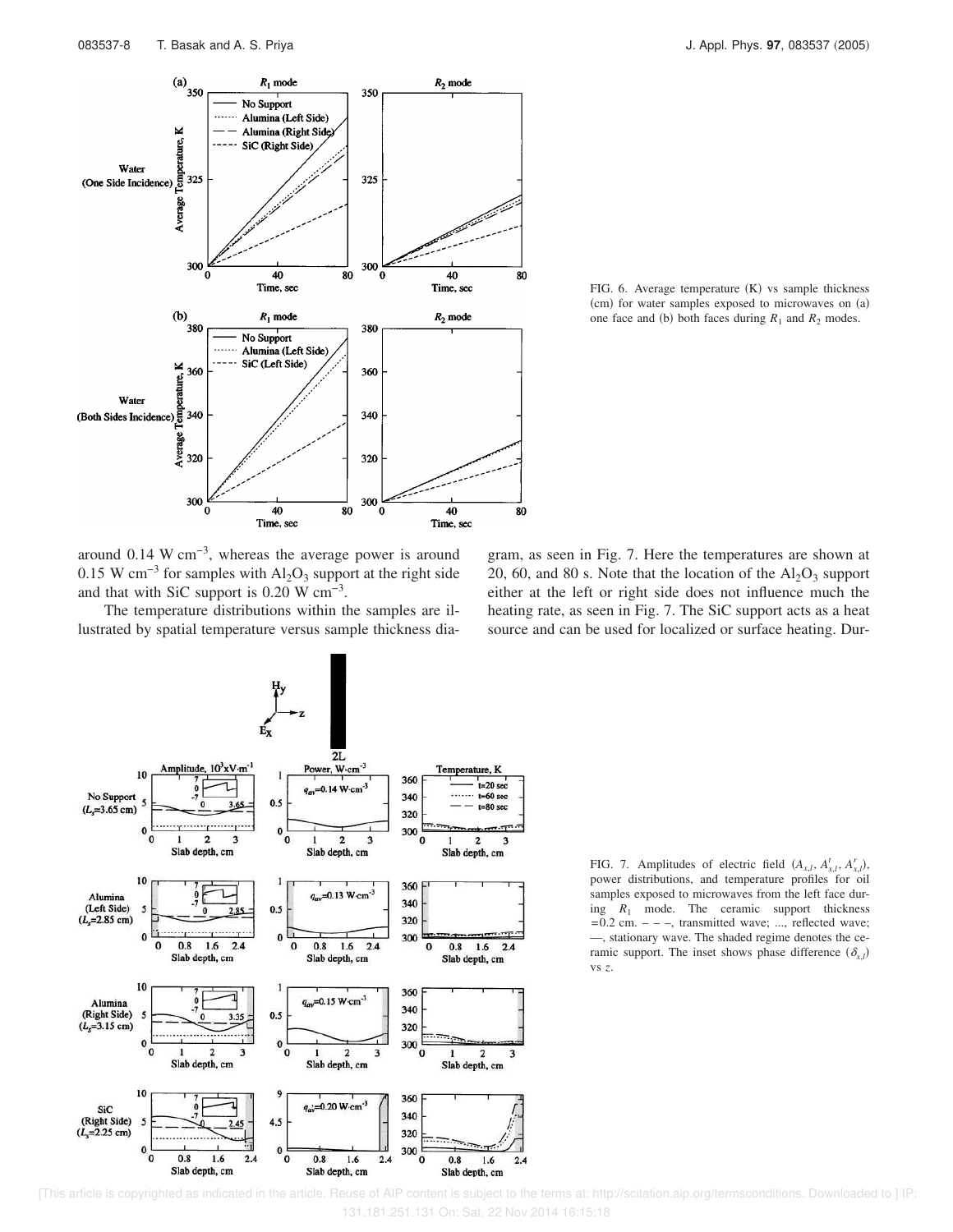

FIG. 8. Amplitudes of electric field  $(A_{x,l}, A_{x,l}^t, A_{x,l}^r)$ , power distributions, and temperature profiles for oil samples exposed to microwaves on both faces during *R*<sup>2</sup> mode. The ceramic support thickness  $=0.2$  cm.  $-$  –, transmitted wave; ..., reflected wave; —, stationary wave. The shaded regime denotes the ceramic support. The inset shows phase difference  $(\delta_{x,l})$ vs *z*.

ing 80 s, the temperature near the SiC support is around 354 K, whereas the rest of the sample is at a lower temperature. Hence, the SiC support may not be suitable as the runaway heating would occur when the sample is exposed to MWs for longer duration.

Figure 8 illustrates the amplitude, power, and temperature distributions for oil samples during  $R_2$  mode due to both-sides incidence. As the samples are exposed to MWs on both faces, the transmitted and reflected waves are symmetric with each other, resulting in more power absorption than the one-side incidence case. During  $R_2$  mode, we observe more power peaks within the samples and the spatial distributions of power remain unaffected by the  $\text{Al}_2\text{O}_3$  support. The SiC support absorbs a considerably greater amount of power, resulting in a very small power deposition within the sample. Note that the average power absorption within a



FIG. 9. Average temperature  $(K)$  vs sample thickness  $\epsilon$  (cm) for oil samples exposed to microwaves on  $\epsilon$ ) one face and (b) both faces during  $R_1$  and  $R_2$  modes.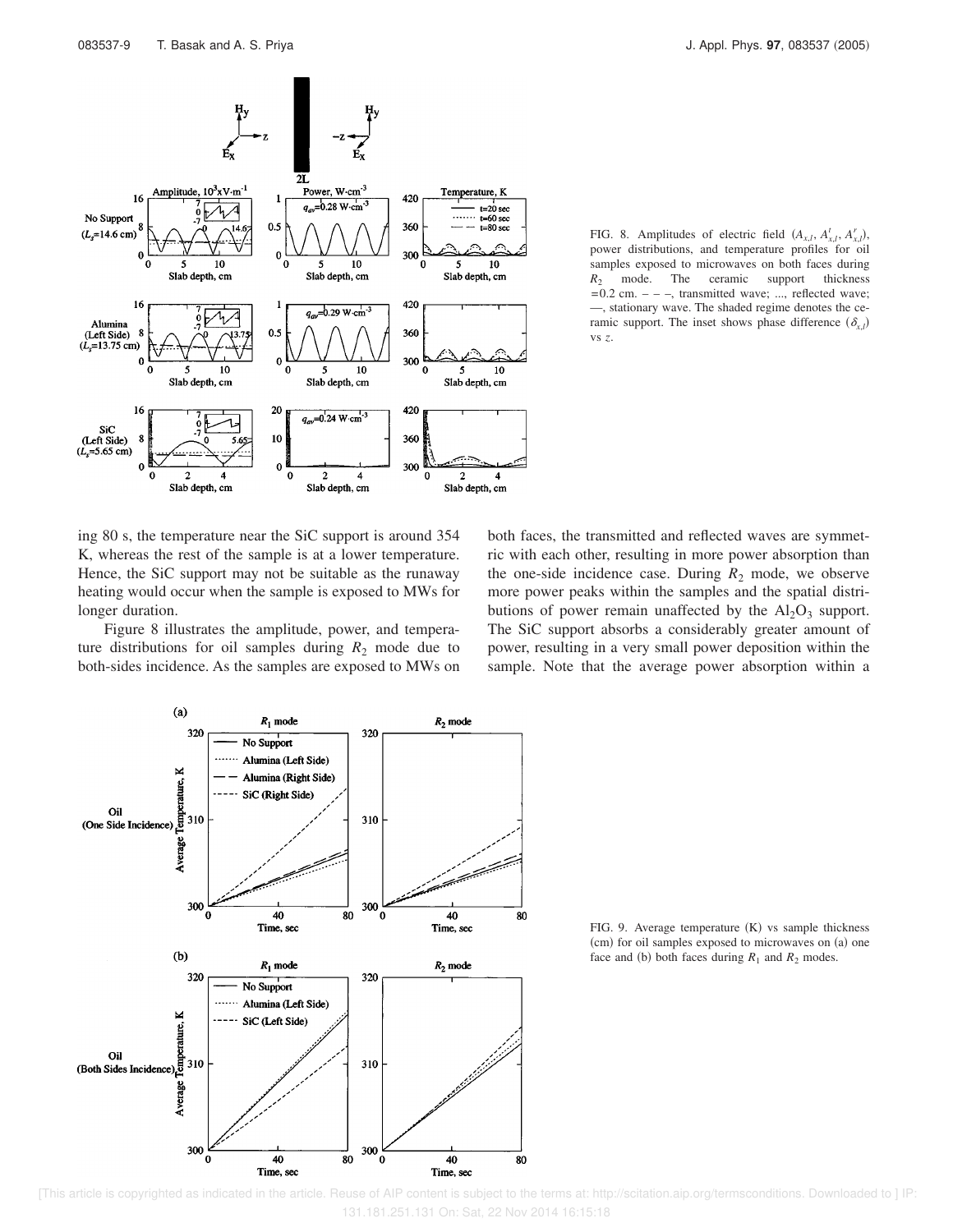

FIG. 10. Amplitudes of electric field  $(A_{x,l}, A_{x,l}^t, A_{x,l}^r)$ , power distributions, and temperature profiles for raw beef samples exposed to microwaves from the left face during  $R_1$  mode. The ceramic support thickness  $=0.2$  cm.  $-$  –, transmitted wave; reflected wave; —, stationary wave. The shaded regime denotes the ceramic support. The inset shows phase difference  $(\delta_{x,l})$ vs *z*.

sample without a support is around 0.28 W cm<sup>-3</sup>, whereas the average power is around 0.29 W cm<sup>-3</sup> for samples with  $\text{Al}_2\text{O}_3$  supports and that with a SiC support is 0.24 W cm<sup>-3</sup>. The temperature distribution within the samples follows a similar trend to the power distributions and are not influenced by the  $Al_2O_3$  support. Due to greater power absorption within the SiC support, the runaway heating occurs near the support resulting in a very high temperature, 394 K, whereas the rest of the sample is at lower temperatures. The runaway heating effect is more pronounced in  $R_2$  mode and a similar runaway heating effect with less intensity also occurs during  $R_1$  mode with both-sides incidences (figures are not shown).

Figure 9 illustrates the distribution of average temperature versus time for oil samples with various cases. The average temperature versus time for one-side incidence shows that the heating rate is not much influenced by the  $Al_2O_3$ support and in addition,  $Al_2O_3$  at the right side results in a slightly greater heating rate [Fig.  $9(a)$ ]. The greater heating rate is observed due to the SiC support, based on the greater slope of the average temperature versus time plot. It is interesting to note that the greater heating rate does not imply the greater volumetric heating, but the runaway heating effect at a localized regime of the sample near the support, as seen in Fig. 7. We have also shown the heating rates due to  $R_2$  mode, where the SiC support causes the lesser runaway heating effect and the  $Al_2O_3$  supports do not alter the heating rates significantly [Fig.  $9(a)$ ].

The average heating rates for both-sides incidence are shown in Fig. 9(b). During  $R_1$  mode, the heating rates with

 $Al_2O_3$  support and without support are almost identical, whereas the less heating rate due to the SiC support is observed. Although the SiC support causes the smaller heating rate, the runaway heating is observed near the support. During  $R_2$  mode, the heating rates are almost identical irrespective of support and the runaway heating effects are observed at the later stages of heating for SiC supports. Note that the greater intensity of runaway heating effects are observed during  $R_2$  mode for both-sides heating, whereas the greater runway heating effects are observed during  $R_1$  mode for oneside heating. This analysis provides a suitable guideline to choose the optimal thickness of the sample based on the nature of the supports.

# **D. Microwave power and temperature distributions for raw beef samples**

Lastly, we illustrate the electric field, power, and temperature characteristics for a typical food substance, raw beef. The dielectric properties of raw beef as seen in Table I are within the properties of oil and water. Figure 10 illustrates the field, power, and temperature distributions of raw beef for one-side incidence during  $R_1$  mode. As raw beef absorbs less MW power than water, the resonances occur at a greater length than that for water and the resonating length for raw beef is 0.92 cm during  $R_1$  mode with one-side incidence. The spatial distributions of power and temperature follow qualitatively similar to that of water. Note that raw beef with  $Al_2O_3$  support at the exposed side exhibits greater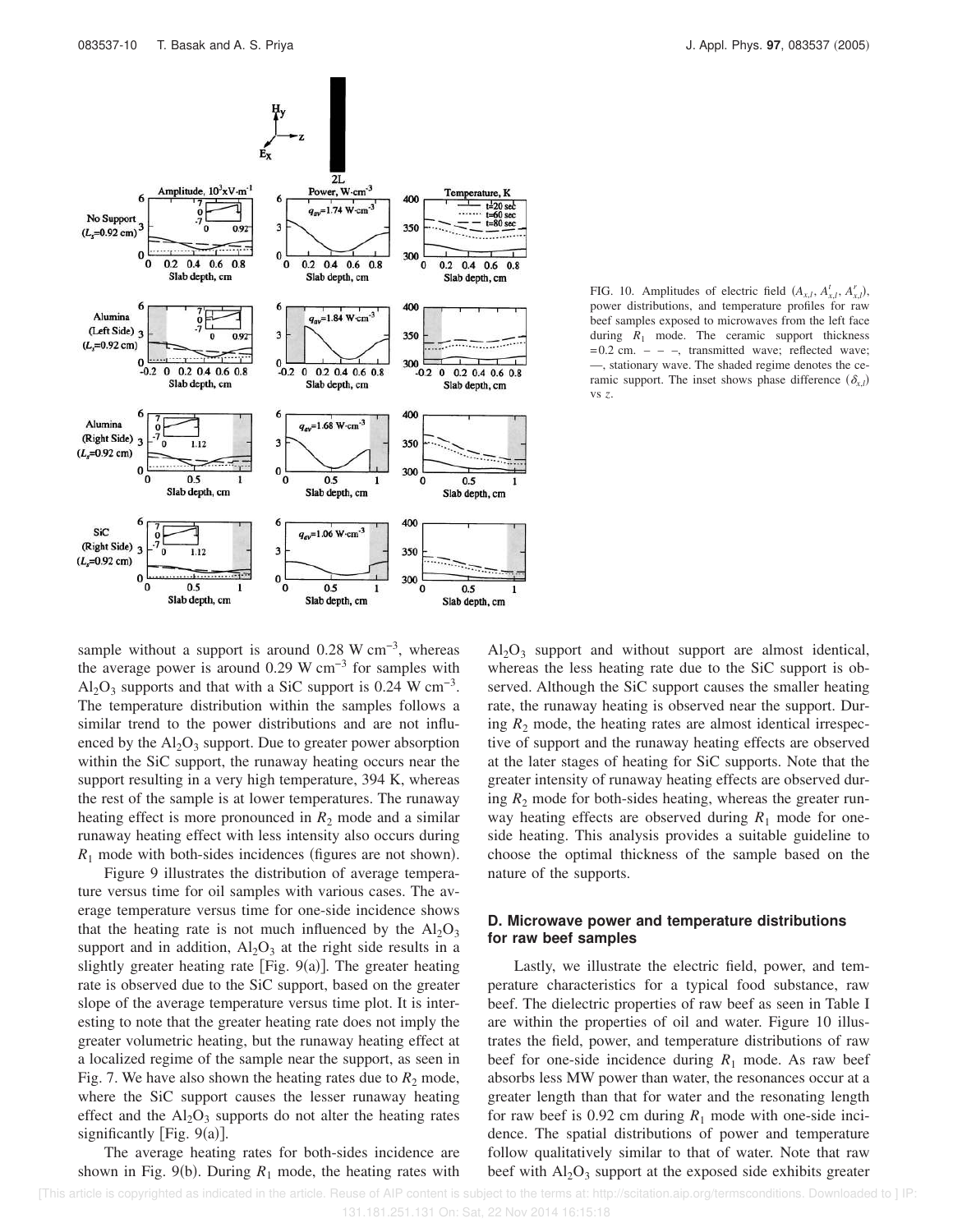

**SUPPORT** 

 $\bullet$ 

Al<sub>2</sub>O<sub>2</sub> SUPPORT DOES NOT INFLUENCE HEATING RATES

WITH SiC SUPPORT

LOCALIZED HEATING AND RUN-

AWAY EFFECTS ARE OBSERVED

FIG. 11. The heating strategies for various samplesupport assembly due to microwave radiations on  $(a)$ one face and (b) on both faces. The shaded regime denotes the support.

average and spatial power distributions, and we have also observed the similar features for water, where water exhibits greater power with  $Al_2O_3$  support. The temperature distribution is purely governed by thermal diffusion and for raw beef, the spatial temperature near the surface is greater than that for water. At this point, we may highlight that the dielectric response and power characteristics for a material would be derived from the two limits; water and oil and a generalized material invariant analysis would possibly draw a generic guideline which would be useful for efficient thermal processing. The detailed analysis on material invariant analysis is a subject of our ongoing research.

– H.

# **IV. CONCLUSIONS**

OIL

 $\frac{A1_2O_3}{S}$ ic

A detailed analysis on MW power distributions has been illustrated with the distributions of the transmitted and reflected waves for the water and oil samples with  $Al_2O_3$  and SiC supports. In general, the support attached to the unexposed face of the sample corresponds to greater heating rate within samples when the heating is carried out with onesided MWs incidence. Due to lower dielectric loss, the  $Al_2O_3$ support causes MWs with greater intensity to penetrate, and the sample with greater dielectric loss (water) would heat up rapidly. During both-sides incidence for water samples, it is observed that the temperature near the unsupported end quickly reaches around 385 K when the sample is kept on  $Al_2O_3$  support. In contrast, the SiC support causes a uniform temperature distribution within the sample. The localized thermal runaway or *hot spot* is more pronounced for water samples with  $\text{Al}_2\text{O}_3$  support during both-side incidence. Although the SiC sample absorbs a greater amount of power, the uniform heating of water is always found with the SiC support.

We have also carried out investigations for oil samples and due to the lower dielectric loss of oil, the MW power absorption is observed to be low. Therefore, the  $Al_2O_3$  support seems to be a suitable support and oil samples heat uniformly for both one-side and two-sides incidence cases. As the oil sample reflects a significant amount of electric field for both-sides incidence cases, the power absorption within the SiC support is greatly enhanced resulting in a hot spot near the sample face attached with the SiC support. The average heating rate within the oil sample is greater due to the runaway situation and this fact should be considered to decide the suitability of the support. We have also examined the suitability of support for a typical food material.

We feel our analysis is general as we have studied materials with two limits of dielectric response. Our extensive studies would decide the strategy to heat materials and opti-